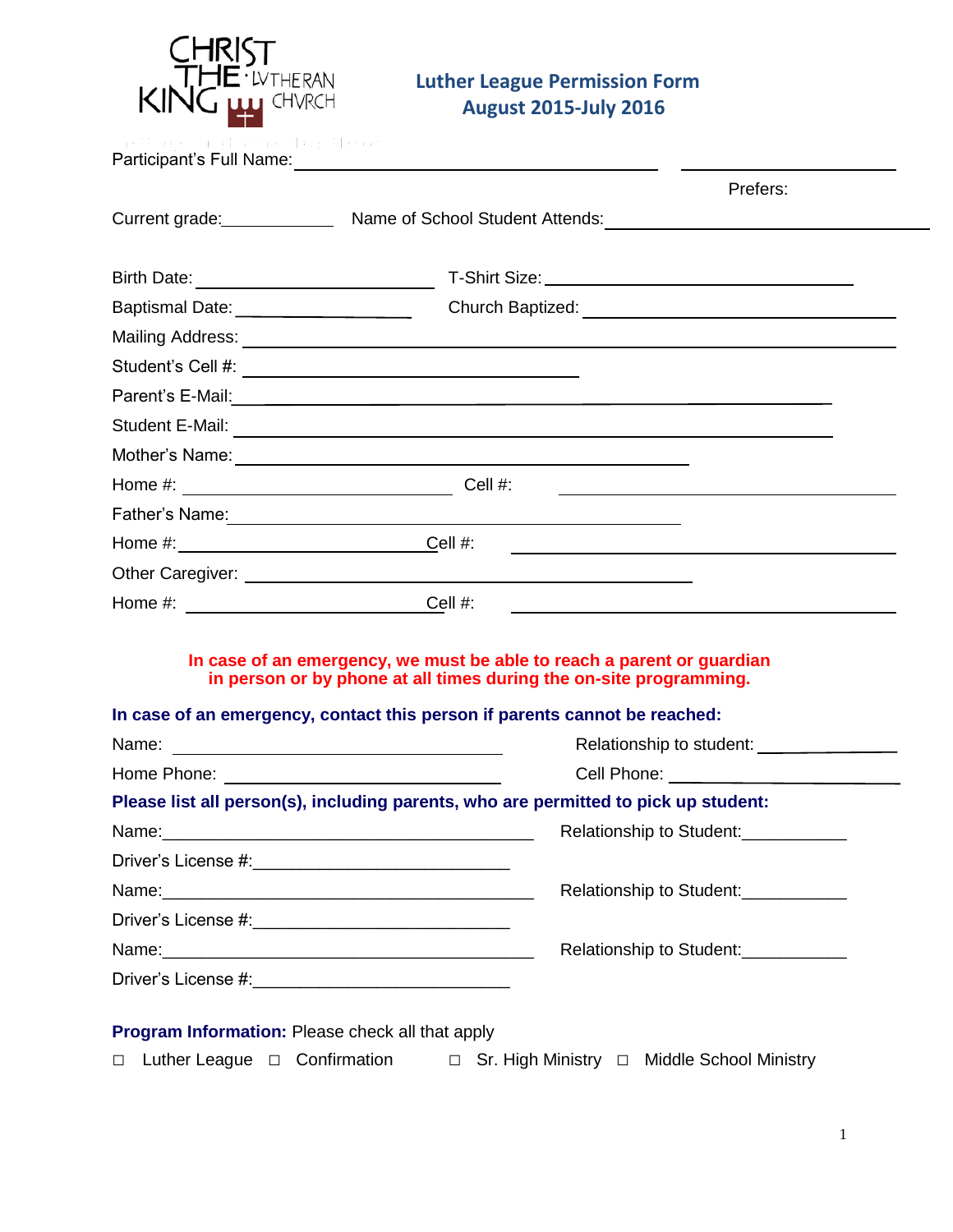

# **Luther League Permission Form**

| Doctor's Name and Telephone: |                  |  |  |
|------------------------------|------------------|--|--|
| Insurance Co:                | Phone #:         |  |  |
| Policy #:                    | Name of Insured: |  |  |

## **In case of an emergency, contact this person if parents cannot be reached:**

| Name:       | Relationship to student: |
|-------------|--------------------------|
| Home Phone: | Cell Phone:              |

### **Medical Information**

Does your child have any allergies or other medical conditions of which we should be aware?  $\Box$  Yes  $\Box$  No (If yes, please explain below)

Does your child (or do you) have any diagnoses or history of behavioral or learning concerns about which we should be informed?  $\Box$  Yes  $\Box$  No (If yes, please explain below) about which we should be informed?  $\Box$  Yes